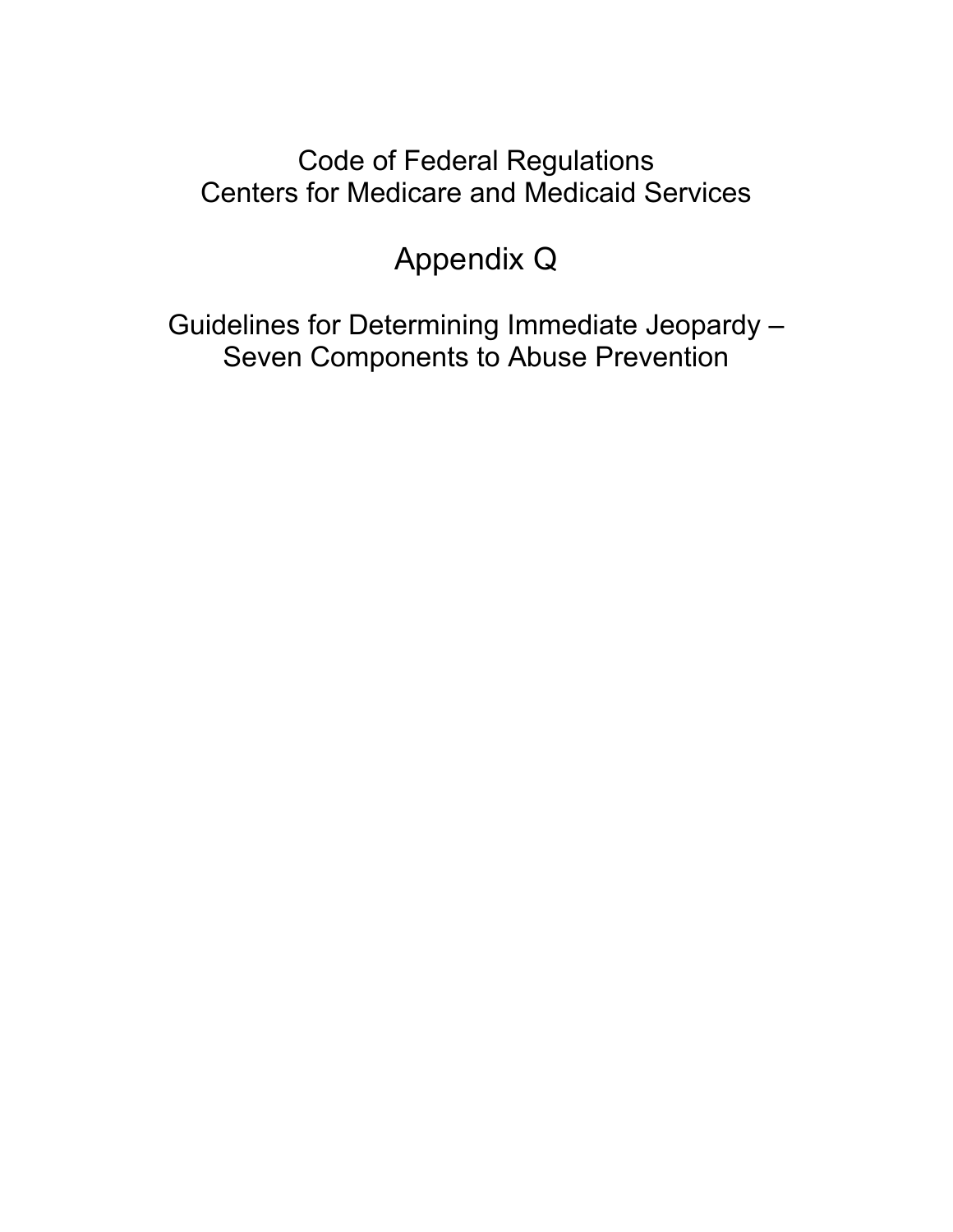#### GUIDELINES FOR DETERMINING IMMEDIATE JEOPARDY

# OVERVIEW<br>RECOMMENDED KEY COMPONENTS<br>OF SYSTEMIC APPROACH TO PREVENT ABUSE AND NEGLECT

| <b>KEY COMPONENTS</b><br>APPLICABLE TO ALL PROVIDERS |                                                                                                                                                                                                                            | <b>NURSING HOMES</b>                   |                                                                                                                                                                                                                                                                                                                                                                                                                                                                                                                                                                                   | <b>ICFs/MR</b>                                     |                                                                                                                                                                                                                        |
|------------------------------------------------------|----------------------------------------------------------------------------------------------------------------------------------------------------------------------------------------------------------------------------|----------------------------------------|-----------------------------------------------------------------------------------------------------------------------------------------------------------------------------------------------------------------------------------------------------------------------------------------------------------------------------------------------------------------------------------------------------------------------------------------------------------------------------------------------------------------------------------------------------------------------------------|----------------------------------------------------|------------------------------------------------------------------------------------------------------------------------------------------------------------------------------------------------------------------------|
|                                                      |                                                                                                                                                                                                                            | <b>Regulation Authority</b>            | <b>Survey Guidance</b><br>Surveyor's determine if:                                                                                                                                                                                                                                                                                                                                                                                                                                                                                                                                | <b>Regulation Authority</b>                        | <b>Survey Guidance</b><br>Surveyors determine if:                                                                                                                                                                      |
| 1. PREVENT                                           | The facility or system has<br>the capacity to prevent the<br>occurrence of abuse and<br>neglect and reviews specific<br>incidents for "lessons"<br>learned" which form a<br>feedback loop for necessary<br>policy changes. | 483.13(b)<br>483.13(c)<br>483.13(c)(3) | The facility must develop<br>and implement policies<br>and procedures that<br>include the seven key<br>components: screening,<br>training, prevention,<br>identification,<br>investigation, protection<br>and reporting/response;<br>the facility identifies,<br>corrects and intervenes in<br>situations in which abuse<br>or neglect is more likely to<br>occur, and the facility<br>identifies characteristics of<br>physical environment and<br>deployment of staff and<br>residents (e.g., those with<br>aggressive behaviors)<br>likely to precipitate abuse<br>or neglect. | 483.420(a)(5)<br>483.420(d)(1)<br>483.420(d)(1)(I) | The facility has and<br>implements abuse<br>prevention policies and<br>procedures; and the<br>facility organizes itself in<br>such a manner that<br>individuals are free from<br>threat to their health and<br>safety. |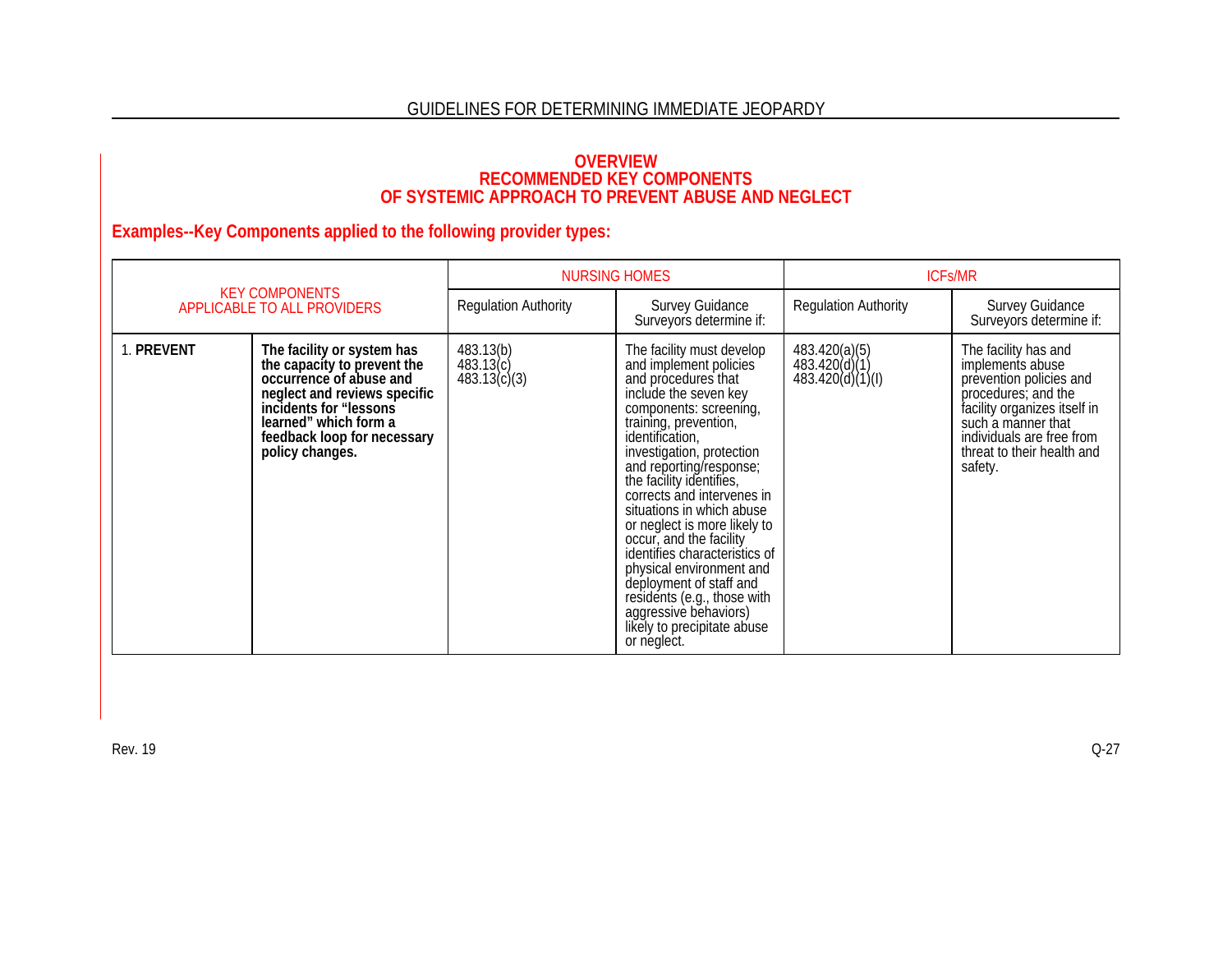### OVERVIEW<br>RECOMMENDED KEY COMPONENTS<br>OF SYSTEMIC APPROACH TO PREVENT ABUSE AND NEGLECT

| <b>KEY COMPONENTS</b><br>APPLICABLE TO ALL PROVIDERS |                                                                                                                                                                                | <b>NURSING HOMES</b>        |                                                                                                                                                                                                             | <b>ICFs/MR</b>              |                                                                                                                                                                                                                                                                  |
|------------------------------------------------------|--------------------------------------------------------------------------------------------------------------------------------------------------------------------------------|-----------------------------|-------------------------------------------------------------------------------------------------------------------------------------------------------------------------------------------------------------|-----------------------------|------------------------------------------------------------------------------------------------------------------------------------------------------------------------------------------------------------------------------------------------------------------|
|                                                      |                                                                                                                                                                                | <b>Regulation Authority</b> | <b>Survey Guidance</b><br>Surveyor's determine if:                                                                                                                                                          | <b>Regulation Authority</b> | <b>Survey Guidance</b><br>Surveyors determine if:                                                                                                                                                                                                                |
| 2. SCREEN                                            | The facility or system<br>provides evidence and<br>maintains efforts to<br>determine if persons hired<br>have records of abuse or<br>neglect.                                  | 483.13(c)(1)(ii)<br>(A)&(B) | The facility screens<br>potential employees for a<br>history of abuse, neglect,<br>or mistreating residents<br>as defined by the<br>applicable requirements.                                                | 483.420()(1)(iii)           | The facility screens<br>potential employees to<br>prohibit the employment<br>of individuals with a<br>conviction or prior<br>employment history of<br>child or client abuse,<br>neglect, or mistreatment.                                                        |
| 3. <b>IDENTIFY</b>                                   | The facility or system<br>creates and maintains a<br>proactive approach to<br>identify events and<br>occurrences that may<br>constitute or contribute to<br>abuse and neglect. | 483.13(c)(2)                | The facility identifies<br>events such as suspicious<br>bruising of residents,<br>occurrences, patterns and<br>trends that may constitute<br>abuse; and determine the<br>direction of the<br>investigation. | 483.420(a)(5)               | The facility identifies<br>patterns or isolated<br>incidents of unexplained<br>functional regression, or<br>other evidence of<br>physical, verbal, sexual or<br>psychological abuse or<br>punishment posing a<br>serious and immediate<br>threat to individuals. |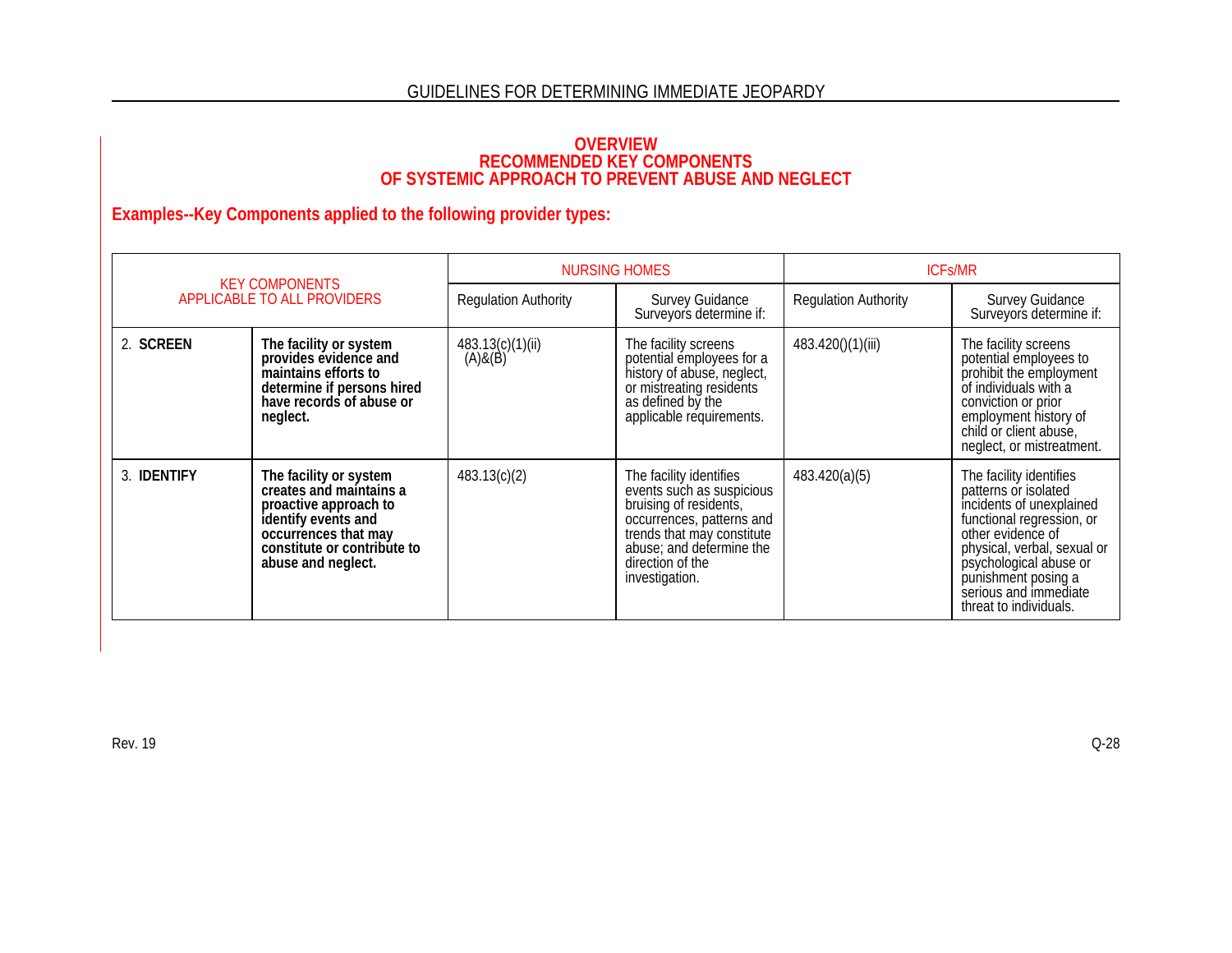# OVERVIEW<br>RECOMMENDED KEY COMPONENTS<br>OF SYSTEMIC APPROACH TO PREVENT ABUSE AND NEGLECT

| <b>KEY COMPONENTS</b><br>APPLICABLE TO ALL PROVIDERS |                                                                                                                                                                                                                                                                                          | <b>NURSING HOMES</b>        |                                                                                                                                                                                              | <b>ICFS/MR</b>                 |                                                                                                                                                                                                                                                                                                                             |
|------------------------------------------------------|------------------------------------------------------------------------------------------------------------------------------------------------------------------------------------------------------------------------------------------------------------------------------------------|-----------------------------|----------------------------------------------------------------------------------------------------------------------------------------------------------------------------------------------|--------------------------------|-----------------------------------------------------------------------------------------------------------------------------------------------------------------------------------------------------------------------------------------------------------------------------------------------------------------------------|
|                                                      |                                                                                                                                                                                                                                                                                          | <b>Regulation Authority</b> | <b>Survey Guidance</b><br>Surveyor's determine if:                                                                                                                                           | <b>Regulation Authority</b>    | Survey Guidance<br>Surveyors determine if:                                                                                                                                                                                                                                                                                  |
| 4. TRAIN                                             | The facility or system,<br>during its orientation<br>program, and through an<br>ongoing training program,<br>provides all employees with<br>information regarding<br>abuse and neglect and<br>related reporting<br>requirements, including<br>prevention, intervention<br>and detection. | 483.74(e)                   | The facility has<br>procedures to train<br>employees, through<br>orientation and on-going<br>sessions, on issues<br>related to abuse<br>prohibition practices.                               | 483.420(d)(1)<br>483.430(e)(1) | Facility ensures that staff<br>can define what<br>constitutes abuse and<br>punishment and actively<br>promotes respect for<br>individuals; and facility<br>assures that staff have<br>received training, both<br>upon hiring and on an<br>ongoing basis, which<br>results in the<br>competencies needed to<br>do their job. |
| 5. PROTECT                                           | The facility or system must<br>protect individuals from<br>abuse and neglect during<br>investigation of any<br>allegations of abuse or<br>neglect.                                                                                                                                       | 483.13(c)(3)                | The facility has<br>procedures to protect<br>residents from harm<br>during an investigation.                                                                                                 | 483.430(d)(3)                  | The facility prevents<br>further potential abuse<br>while the investigation is<br>in progress.                                                                                                                                                                                                                              |
| 6. INVESTIGATE                                       | The facility or system<br>ensures, in a timely and<br>thorough manner, objective<br>investigation of all<br>allegations of abuse,<br>neglect, or mistreatment.                                                                                                                           | 483.13(c)(2)(3) & (4)       | The facility has<br>procedures to investigate<br>different types of abuse;<br>and identify staff member<br>responsiblé for the initial<br>reporting of results to the<br>proper authorities. | 483.420(d)(3)                  | The facility investigates all<br>injuries of unknown origin<br>and allegations of<br>mistreatment, neglect, or<br>abuse.                                                                                                                                                                                                    |